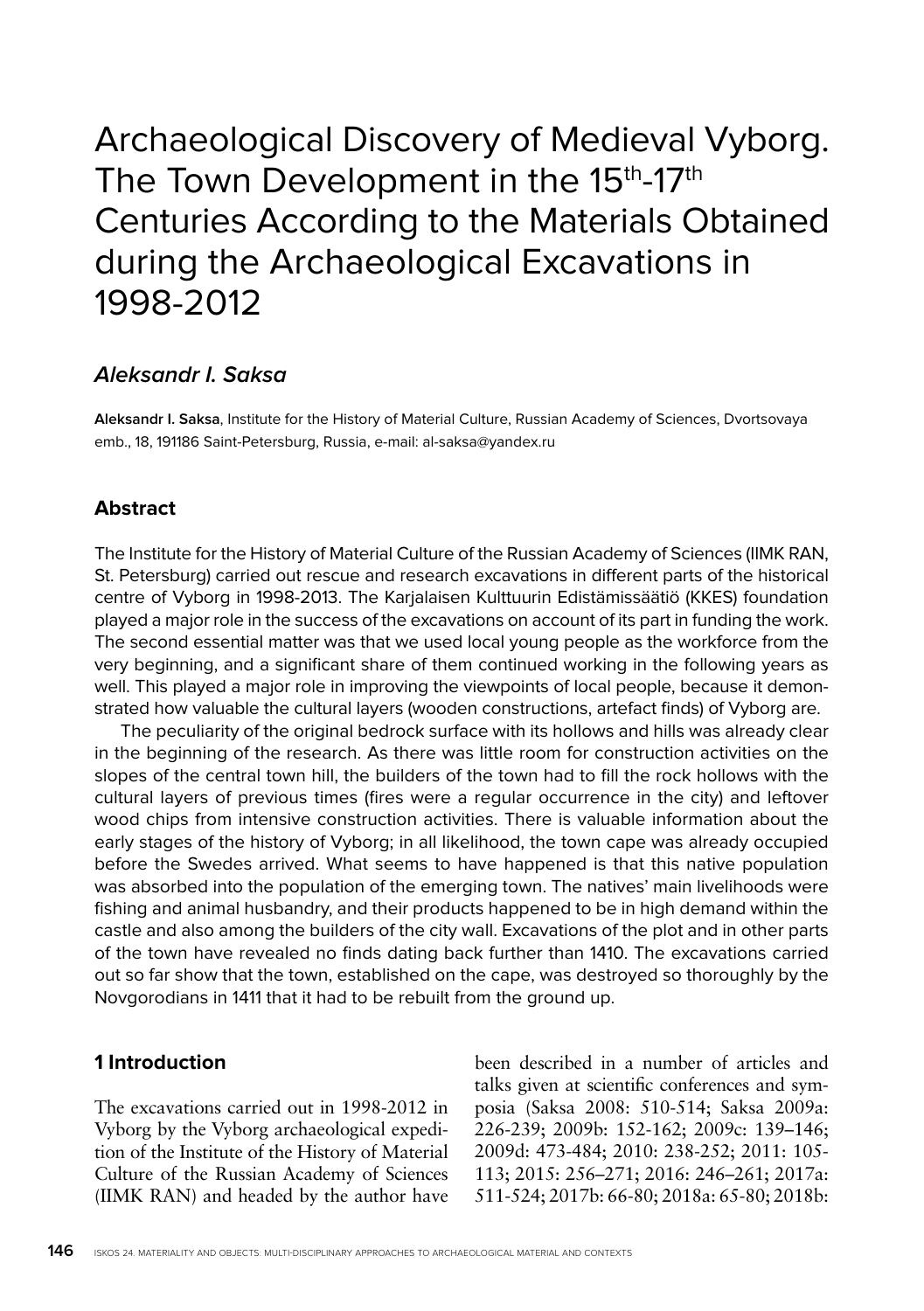

Figure 1. Map dated to the 1630s. The excavation areas of 1999-2011 are marked with red stars, The areas marked with grey are possible locations of medieval settlement.

198-213; 2019: 348–378; Saksa & Taavitsainen 2008: 393-400; Saksa et al. 2002a: 4–10; 2002b: 37–64; 2020: 12–37) (Fig. 1).

This article aims to describe the history of our excavations, the conditions under which they were carried out and how the idea of the early history of Vyborg gradually changed and became more precise as new materials came to light. The research situation after 1998 differed from the earlier one substantially because the relatively extensive rescue and research excavations were carried out for the entirety of the Old City. Now, the excavations extended all the way to the surface of the bedrock, whereas previously this had not necessarily been the case.

#### **2 The new stage of excavations in 1998-2000**

A new stage of the archaeological studies of Vyborg began in 1998 with a touch of drama. IIMK RAN received a message from

Vyborg that the medieval Ratushnaya Tower (Town Hall Tower – Raatitorni) with the adjacent land plot had been transferred to Katakombnaya Church, to be used for the church's own purposes.

Soviet archaeologist V. A. Tyulenev (Tyulenev 1995: 47-48) had conducted excavations on the same plot in 1978-1994. He discovered the medieval town wall on the foot of the tower on the southwestern side. The wall was dated to the 1470s, because Vyborg Castle was ruled at that time by Erik Axelsson Tott, who is known for the construction of Olavinlinna Castle at the eastern border of the Swedish realm, which occurred at the same time as that of the town wall of Vyborg. To enable the construction of the room / rooms by Katakombnaya Church, a pit was dug, and as a result a part of the stone wall adjacent to the tower, four metres long and two metres deep, was revealed.

IIMK RAN needed to react very quickly, so under these circumstances which allowed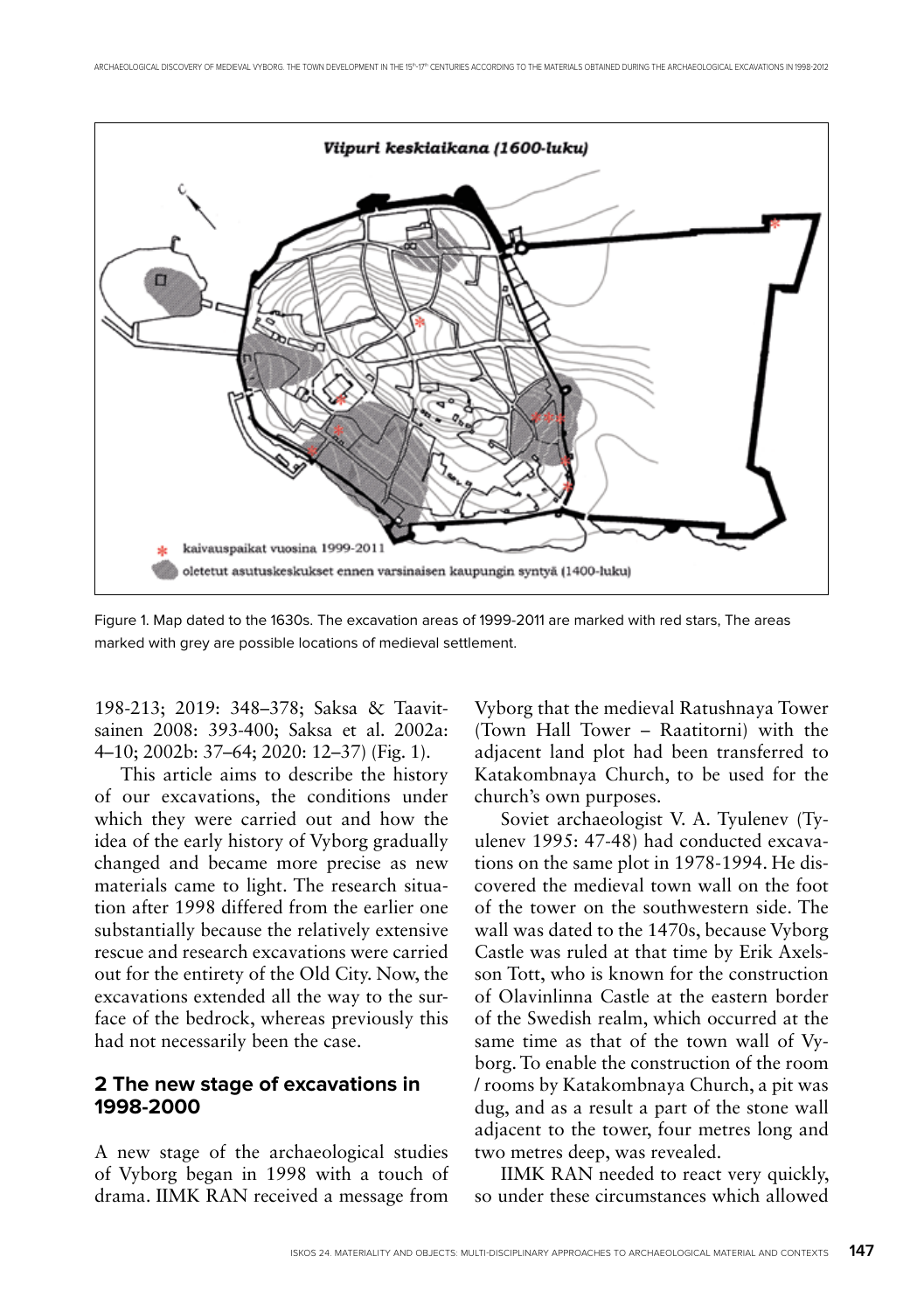

Figure 2. The foot of the stone town wall near the Ratushnaya Tower dated to the 1470s. Photo A. Saksa.

no delay, we turned to Karjalaisen Kulttuurin Edistämissäätiö (KKES) (Foundation for Karelian Culture; Joensuu, Finland) for assistance, because it was impossible at that time to quickly raise even a modest sum of money to carry out excavations in Vyborg. Upon receiving a positive reply, we, together with our colleagues V. A. Nazarenko and V. Ya. Shumkin, immediately came to the city in order to clear the revealed part of the wall, to study how the wall was constructed (stones, mortar), and to conclusively prove that it was the medieval town wall.

The pit widening works were suspended, and in 1999 and 2000 we carried out new excavations at that site with the financial support of KKES (Saksa 2010: 238-252).

The excavations in 1998-2000 resulted in new information about the technical peculiarities of the stone wall and tower's construction. When constructing the town fortification facilities, the builders had been faced with a problem regarding the very uneven bedrock surface. The Ratushnaya Tower itself was in a place where the rock surface is less sloping.

When the construction of the fortification facilities began, these peculiarities of the terrain in Vyborg led to an unusual solution in order to make the wall stable: in the place where the southern curtain wall met the tower, three lower stone layers laid at the foot of the tower were attached to the outer surface of the section of the tower that had been already constructed, and the upper stones were laid down simultaneously as the Ratushnaya Tower was being constructed and were bonded with the stones of its southern wall (Fig. 2).

Despite all these precautions, a hundred years later the wall was in such poor condition that the construction of bulwarks, which were fortification facilities made of log structures filled with sand and stones and covered in soil (Kauppi & Miltšik 1993: 38, 138), was needed in order to support the wall and keep it functioning. This was done in accord-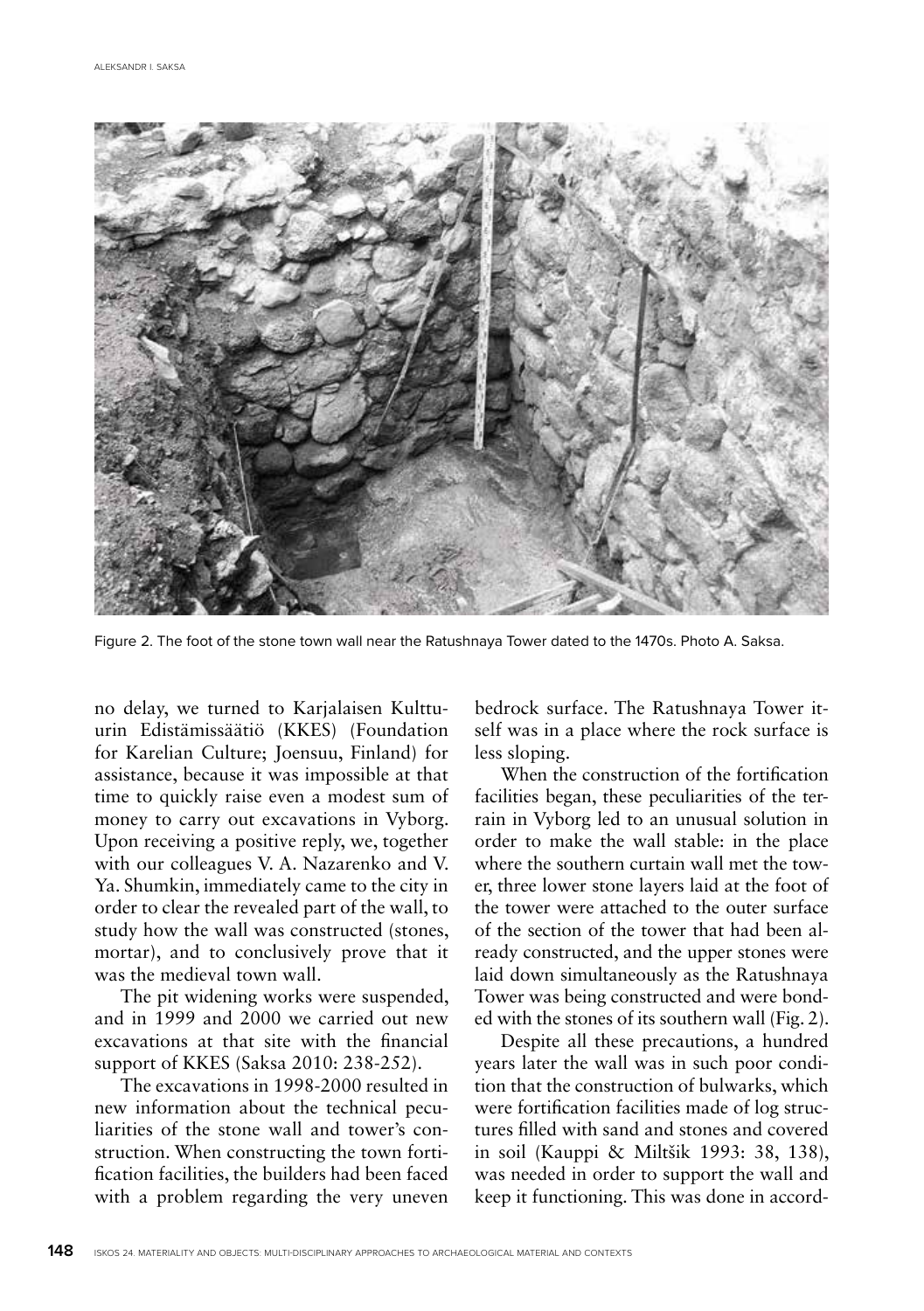ance with the royal decree of King John III of Sweden in 1571. The remains of the bulwarks were found near the outer side of the wall during the excavations in 1999-2000.

The studies of the stone town wall have led to a new question which is important for understanding the history of the early days of the town and is related to the development of Vyborg in the second half of the 15th century. Now that we know that the wall was constructed while taking the peculiarities of the on-site terrain into account, a question of intent has arisen. Namely, if the wall was built with future town development in mind, with the use of all available ground for construction being considered, or if there were already existing town dwellings on the construction spot, with the wall leaving a few houses or plots outside the town area.

An answer to this question was found during the excavations. A small excavation area at the internal side of the wall near the Ratushnaya Tower showed that the lowermost stones of the town wall were covered with a 30-cm thick cultural layer on the bedrock. After it was removed, it turned out that there was some mortar between the stones, which means that the lower part of the wall had been exposed to open air and rain for only a short time. In other words, the cultural layer had formed shortly after the construction of the wall.

In 2000, we received word from Vyborg that a new residential building was being planned at the corner of Ul. Storozhevoy Bashni street (Fi. Vahtitorninkatu) and Ul. Titova street (Fi. Possenkatu). That same year, with the financial support of KKES, we opened a small excavation area on the town wall line (No. 4) and two survey trenches to study the cultural layer on the construction site (Nos.  $3 \& 5$ ) (Fig. 3). The medieval town wall runs from the Ratushnaya Tower to the Market Place. The remains of the wall had been discovered in front of the Round Tower by Tyulenev (his results were published posthumously in 1995).

Survey Trench No. 3 was aimed at getting additional information about the stone town wall of the 1470s. A part of the wall revealed in the excavation area stood on the rock brow and swung slightly to the internal part of the town, which stressed the abovementioned necessity for the builders to consider the topography of the terrain and use as much of it as possible.

In Excavation Area No. 4 (24 sq.m), the Vyborg expedition found well-preserved cultural layers reflecting the periods from the moment of development of the eastern town area (the 1470s) to a stone-paved street on the spot before World War II. In total, we studied eight diverse horizons with foundations of wooden structures. It was the first evidence that material remains of earlier times lying beneath the modern ground surface are very well preserved in the historical part of Vyborg.

In the lowermost horizon, on the bedrock, there was a stone oven and a water pipe made of wooden blanks wrapped in birch bark. Unfortunately, only a part of the structure could be seen in the survey trench.

There were wooden remains of a building that had an oven and a water pipe. Two building logs have been determined to date from 1478 and 1480 by dendrochronology (Pentti Zetterberg pers. comm.). This structure, which was most likely a sauna, was built shortly after the completion of the stone town wall.

In Survey Trench No. 5 (32 sq.m.), there was only a stone paved street and stone foundation located at its northern part. This street probably ran from the Tower of St. Andreas to the Dominican Convent.

#### **3 The excavations in 2001-2003**

Part of Trench No. 5 got into the excavation area of 2001, which became the first large excavation area (92 sq.m.) in the history of the studies of the cultural layers in inland Vyborg. The thickness of the cultural layers under the modern ground surface reached 2,75-3,25 metres, which included five separate horizons with the structure remains. The excavation area was set up between Excava-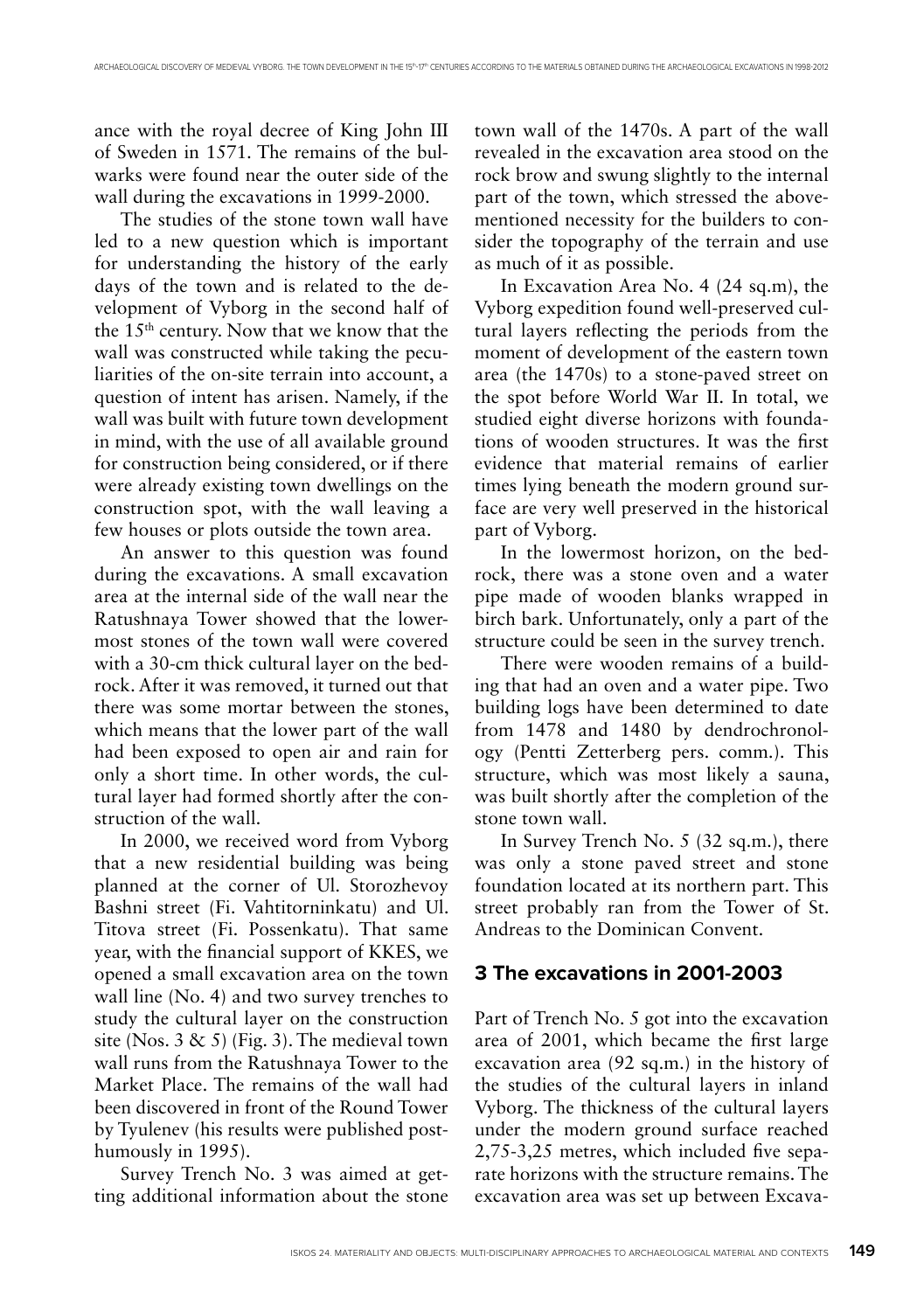

Figure 3. Map of the excavation areas in 2000. Drawing Larisa Korchagina.

tion Area No. 4 and Trench No. 5 of 2000, and it was the only free space left during the construction of a block of flats.

The excavations were carried out at the corner of Ul. Storozhevoy Bashni street and Ul. Titova street in 2000-2002 for a total area of 145 sq.m.

The aim of the excavations in 2001 was to study the history of development of the eastern part of the medieval town area and dynamics of the town expansion. In the lowermost part of the excavation area on the rock we found floor planks of the building and wooden barrels, probably parts of a water pipe system. Radiocarbon analysis from the birch bark covering of a barrel dated it back to 1245-1283 (Saksa et al. 2003: 15– 20; 2020: 16).

This discovery means that, along with the fortified settlement on the Castle Island and the medieval town facing the castle, there could have been small onshore Karelian settlements before the Swedes came and established Vyborg Castle in 1293.

The following horizon (2) was represented with re-used log structures which formed a flat platform for houses and other buildings. The remaining parts of these dwellings and household buildings dated to the second half of the  $16<sup>th</sup>$  century. They occupied the entire space of the excavation area. There were wooden buildings on both sides of a street. Part of the street was covered by planks, while another part was paved with stones. The street ran from west to east (Fig. 4) (Saksa 2009a: 228-232; 2009b: 154-158; 2017b: 66-80).

The gap between dating the lowermost horizon to the second half of the 13<sup>th</sup> century and dating the following horizon with already dense settlement to the second half of the 16th century could be explained by an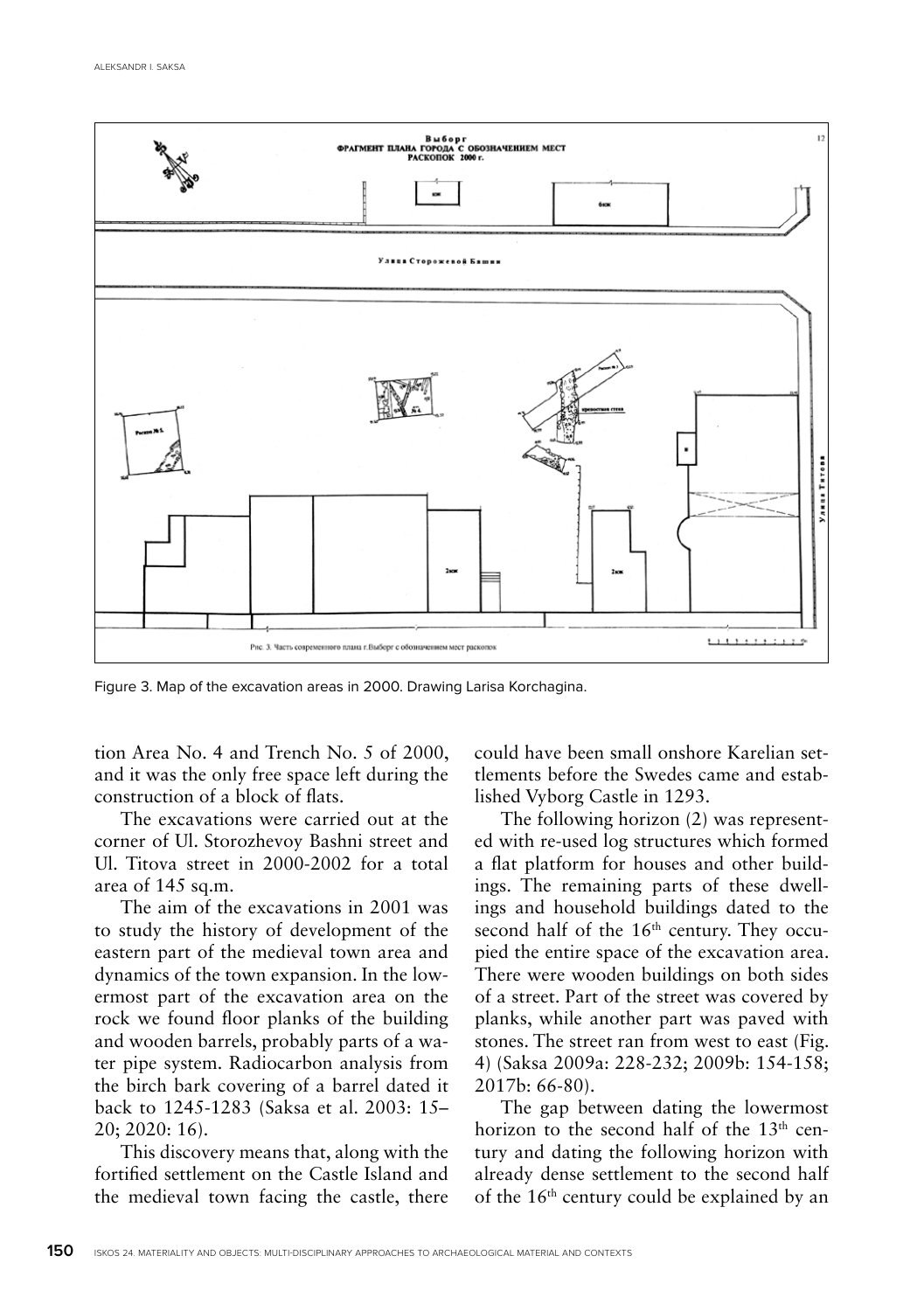

Figure 4. Excavation Area of 2001, Horizon 2. Photo A. Saksa.

interruption in settlement formation in the eastern part of Vyborg. This break could have been caused when Novgorodian forces attacked Vyborg in 1411 and burnt down the town (castle) suburbs.

Similarly in the central part of the town, in excavations in 2006 at Ul. Vyborgskaya street 8 (Fi. Luostarinkatu 8) only 120 metres from the town church the earlier horizon was dated back to the 1420s, while in the western seaside part of the city in excavations at Yuzhny Val (Fi. Etelävalli) in 2003 the horizon was dated back to the 1410s. This fact leads to a conclusion that the town, after its complete destruction by the Novgorodians in 1411, was actually built anew (Saksa 2015: 256-271; 2017b: 66-80).

For a long period, this eastern part of the town was unsafe, and it developed quickly after the stone town wall was built in the

1470s and gave it the necessary protection. Afterwards, within the framework of the wider construction activities which, as revealed during our further excavations, covered the whole town, the eastern part, close to the town wall where the sloping hill required large-scale flattening work for future buildings, including the construction of the underlying log platforms, was developed. This kind of undertaking, aimed at filling rock hollows with mineral soil, sand and debris such as wooden chips, was carried out almost throughout the whole medieval town of Vyborg before houses and household buildings were erected.

Here, in the easternmost part of the medieval town area, in Excavation Area No.6 which was 92 sq.m. (13x7 metres) in size, the difference in bedrock levels reached 0,5-1,1 metres, and throughout the whole area studied in 2000-2002 between Sur-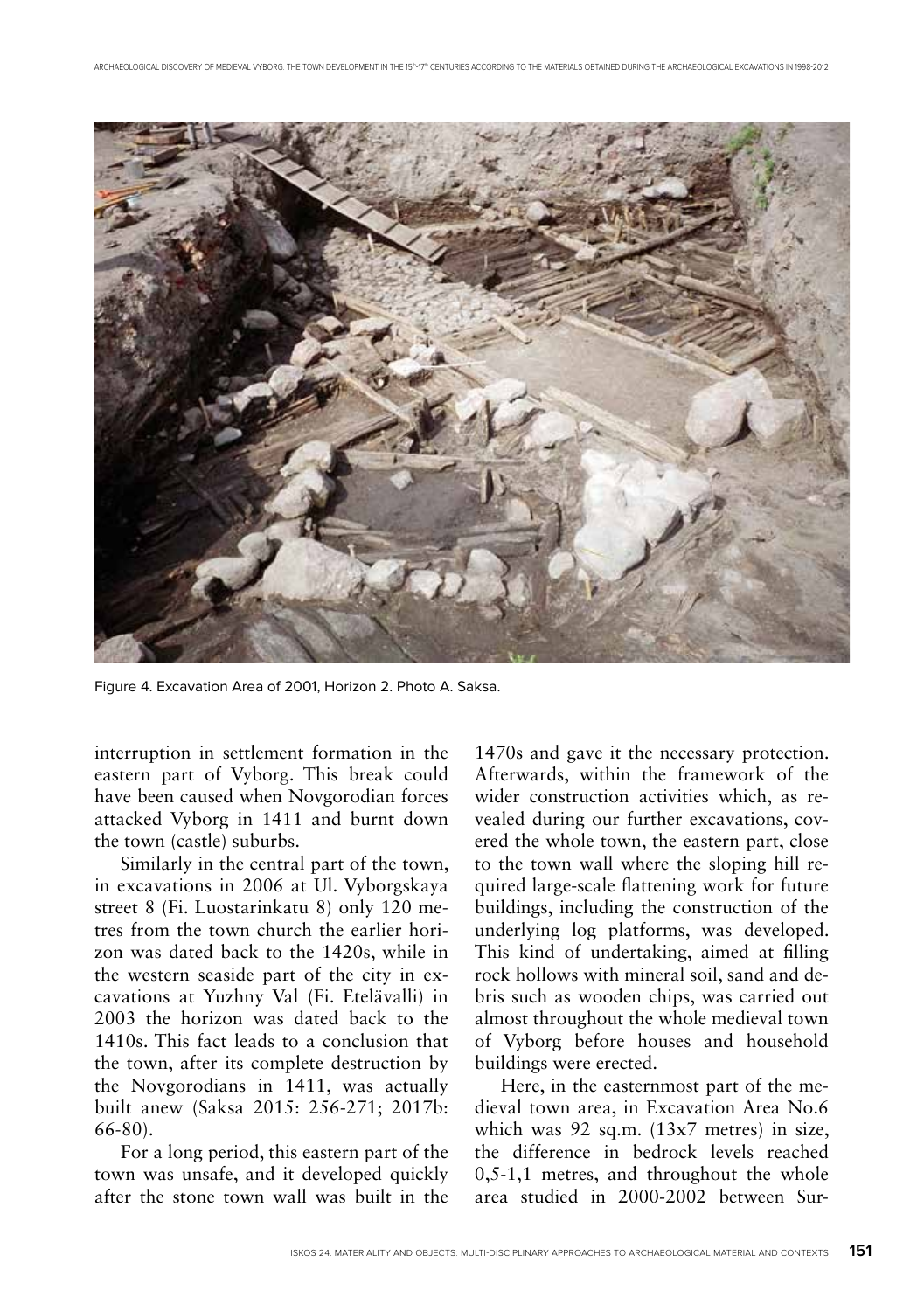

Figure 5. Pottery of the 16<sup>th</sup> and 17<sup>th</sup> centuries. Photo Ivan Samovarov.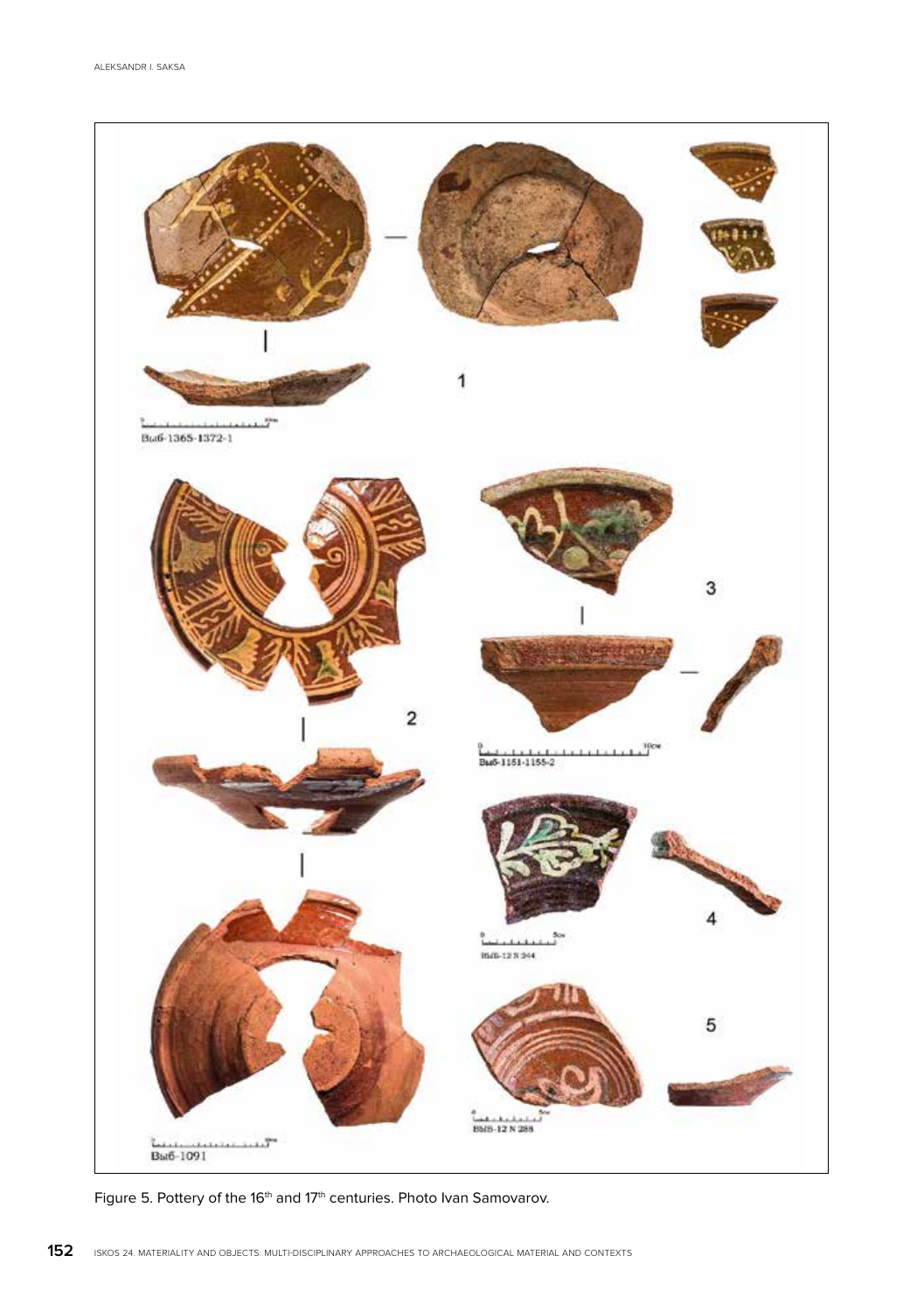vey Trench No.4 ('the sauna' of Horizon 8 – 13,56-13,90 metres above sea level) and Survey Trench No.5 (the stone paved street, 15,03 metres above sea level) the difference was even more considerable.

The street revealed in Horizon 2 of Excavation Area 6 of 2001 (13,65 – 13,88 metres above sea level) continued in Survey Trench No. 5 of 2000. The distance between excavation areas 5 and 6 was only 7,5 m. This means that the bedrock surface rises over a metre at such a short distance.

This difference in comparison with the level of the street laid in the second half of the 16th century can be explained by the fact that the excavation area of 2001 reached the lowering of the rock surface, which had 20- 40 cm of sand in the bottom and was filled with a 50-80 cm thick cultural layer consisting of huge amounts of wood chips, livestock manure and domestic animal bones. Bark floats for a fishing net made of birch bark and a stone, as well as coins dated to the fourth quarter of the  $15<sup>th</sup> - 16<sup>th</sup>$  centuries, were discovered. The coins are from Dorpat and Reval, and a few of them are Swedish.

Local redware pottery and German stoneware, metal, leather, wooden and birch bark finds as well as their shreds only appeared between the 16th and 17th centuries in the 2nd and 3rd horizons.

Rainwater was a problem in medieval times, and water collection barrels, dated to the 13th century, buried in the ground point to this issue. German stoneware of the 16<sup>th</sup> century and red clay pottery from Western Europe, such as pipkins (three-foot pots), bowls, jugs and ornate table dishes of the 16th and 17th centuries, mark the moment when this territory became a part of the already existing town (Fig. 5).

The dating of this period, which preceded the regular re-construction of Vyborg started in the 1640s, when the town plan was changed into rectangular plots and straightrunning streets ca. 1640, refers to early 17<sup>th</sup> century layers where the logs (walls of wooden houses) did not follow the post-medieval rectangular town plan, which is proven by

the Swedish coins of 1634-1640 found here (Horizon 4 of 2000 and Horizon 1 of 2001).

In 2002, construction of a residential building began on the above-mentioned plot, and it became impossible to proceed with the excavations. At the same time, however, the results of the first excavations carried out by us in the city revealed the well-preserved and rich cultural layer embracing many centuries and containing remnants of wooden structures and a considerable amount of finds and showed the town's rank among other ancient towns of the region, its extraordinary value as well as the scope of the losses already borne. The most important thing needed for the preservation of the city's archaeological heritage, the establishment of protection zones in Vyborg, has not yet been done. However, in 2016 the restoration concept of the historic centre of Vyborg, including the castle, was approved by the President of the Russian Federation, and it was financed by the Ministry of Cultural Affairs and the government of Leningrad Oblast. The approval was influenced by the results of the archaeological excavations.

Excavations in 2003 were carried out as protective measures at the customer's expense in the western part of the medieval town near the harbour in Yuzhniy Val street, where a sailors' accommodation centre was being planned. The total area of the excavation site was 60 sq.m, and seven horizons were detected in a 3.5-m thick cultural layer (Saksa 2009d: 473-484).

A radiocarbon sample taken from a plank from the house floor of the lower Horizon No.7 was dated to the 1410s. Below it, in the bedrock beneath the topsoil, seeds of white goosefoot (*Chenopodium album*) dating to approximately 1310 were found (Saarnisto & Saksa 2004a: 259–261; 2004b: 37–42; Saksa 2009d: 484; Saksa et al. 2020: 16). All the cultural layer horizons related to the history of Vyborg up to the 18th century were presented in this excavation area.

Horizon No. 2 was dated to the period of the town being besieged by the army of Peter the Great in 1710, which is proved by the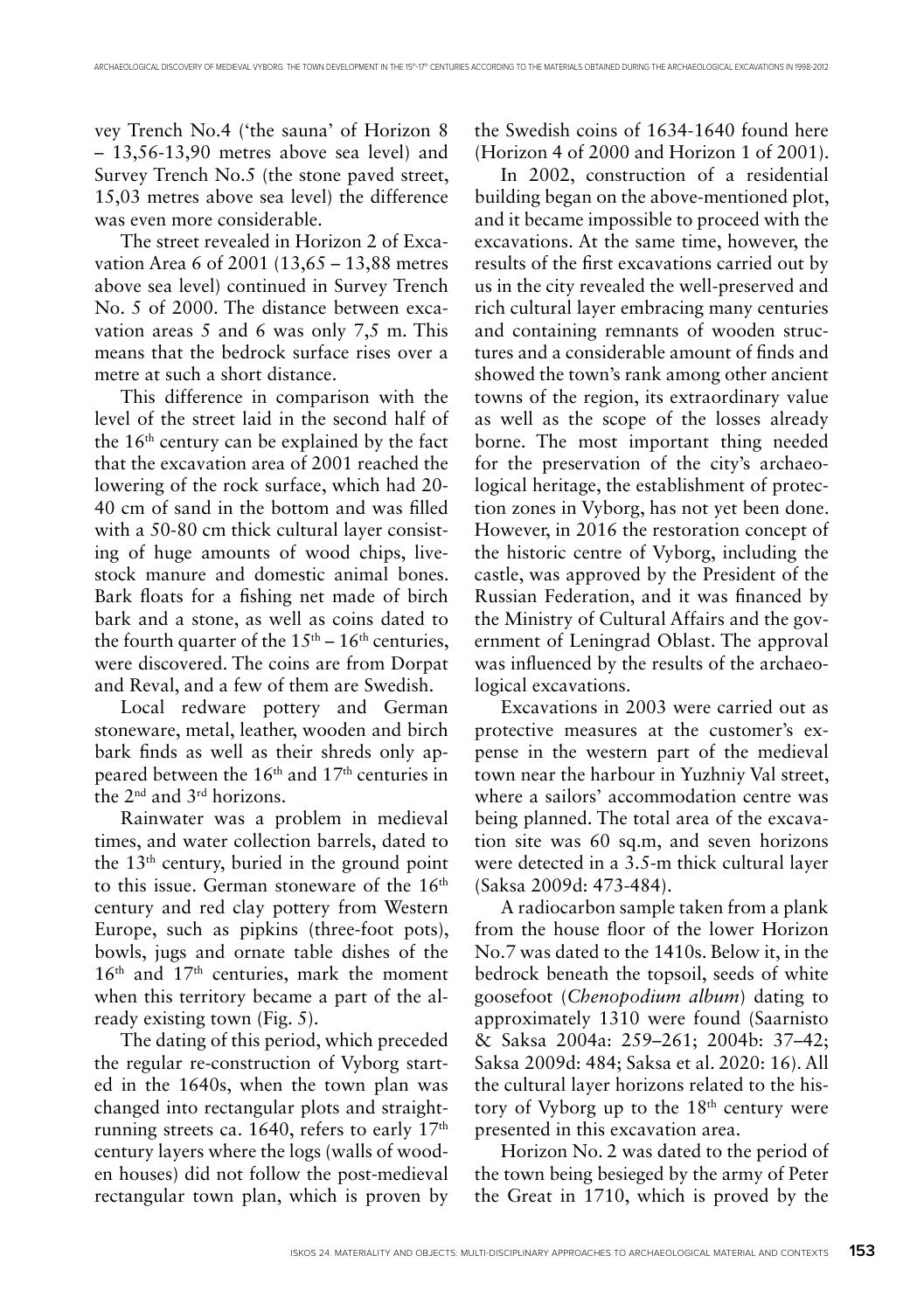

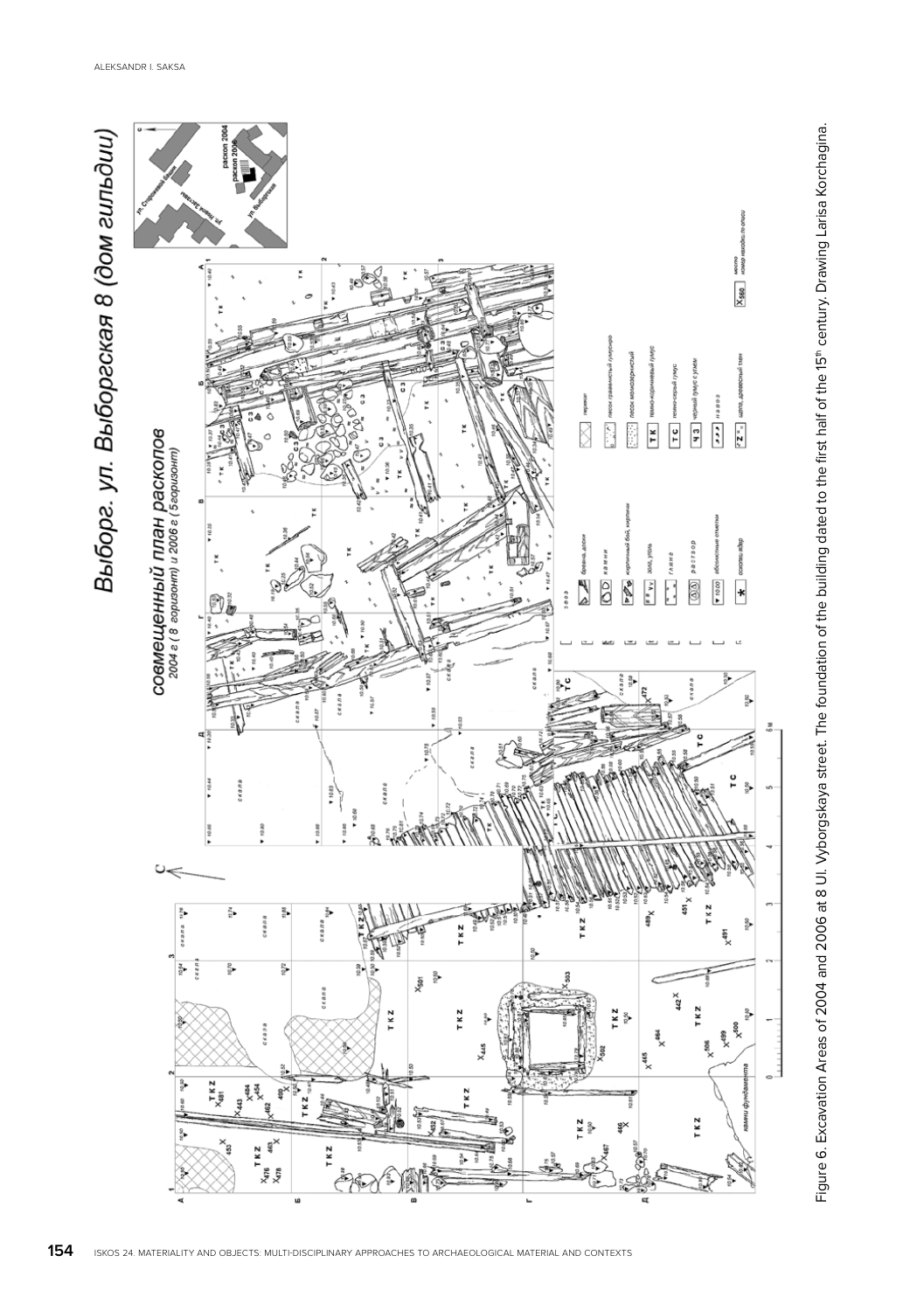burnt layer, cannonballs and their fragments, as well as by other finds.

The lower horizon also showed a burnt layer which could be compared with the large town fires of 1627-1628. Below this layer were cultural layers dating back to the Middle Ages, which preserved the foundations of the small log cabin built repeatedly in the same place.

## **4 The excavations in 2004 and afterwards**

The biggest excavation works for research purposes were fulfilled by us in 2004, 2006, 2011 and 2012 in the city centre, 120 m from the cathedral ruins (a town church until 1554), at the site near 8 Ul. Vyborgskaya street (a so-called guild house). Financial support for the excavations was granted by KKES and Karjalan kulttuurirahasto (Foundation for Karelian Culture), as well as Gazprom Neft, JSC.

The total excavation area was 310 sq.m and the cultural layer was 3-3.4 metres thick. It had ten horizons with well-preserved lower parts of wooden structures like foundations, floors, the lowermost logs of the walls of buildings, paved streets, wells, elements of a drainage system, and different finds (Saksa 2009a: 232-237; 2011: 105-113; 2014: 323- 327; 2016: 256-257; 2017a: 511-524; Saksa et al. 2020: 16, 24).

The lower parts of the wooden structures were very well preserved due to intensive construction, when the medieval building remains lay side by side and on top of each other, resulting in the formation of thick layers of wood chips, which allowed us to detect six construction stages on this medieval boundary site, a town at the border of the Swedish kingdom. The earliest wooden structure was a water channel in the excavation area of 2004, which was made of a plank-covered half-log buried in the sand on the mainland and dating to between the 1410s and 1440s (Saarnisto & Saksa 2004a: 259-261; Saksa 2009a: 233, Fig. 10; 2011: 109-110; 2017a: 512-513; Saksa et al. 2020:

16, 24). According to radiocarbon analysis of the seeds of cultivated plants in the underlying layer, the construction works on this site began in the 1310s, which means that agricultural activities preceded the town development (Saksa et al. 2020: 16-17).

## **5 Summary of the results from Vyborgskaya 8**

The materials obtained from the excavations show the development of building construction in the town and the citizens' material culture and trade relations as well as changes in living conditions from the  $15<sup>th</sup>$  century to the early 18th century. Since the results of these excavations have been published in a range of articles, we will only give a brief summary here.

Construction activities in central Vyborg, to the west from the central town hill which is now a flatland, started in the  $15<sup>th</sup>$  century and were limited by the considerably irregular surface of the natural terrain (Fig. 1, 6). There was insufficient flat surface for building houses, which is why the first houses, with an area of 10 sq.m, were erected on small sites between the rocks.

At the first stage, the inhabitants' livelihood was based on fishing and livestock keeping. In the lower horizons of the cultural layer we found a lot of floats and net weights indicating this, as well as many bones of domestic animals, which can be explained by the fact that the inhabitants of medieval Vyborg were probably responsible for providing food to the garrison and the castle dwellers (Kasparov 2017: 279-290; Saksa 2008: 510-514; 2009c: 139-146).

Recurring fires and fortification work, which required food supplies and draught force for construction workers, also influenced the life of the inhabitants and the development of the town and left their traces. As a result, sheds and horse stables were a big part of household buildings in the town, and the earliest ones were built on Vyborgskaya Ul. 8 right after the disastrous city fire of 1477.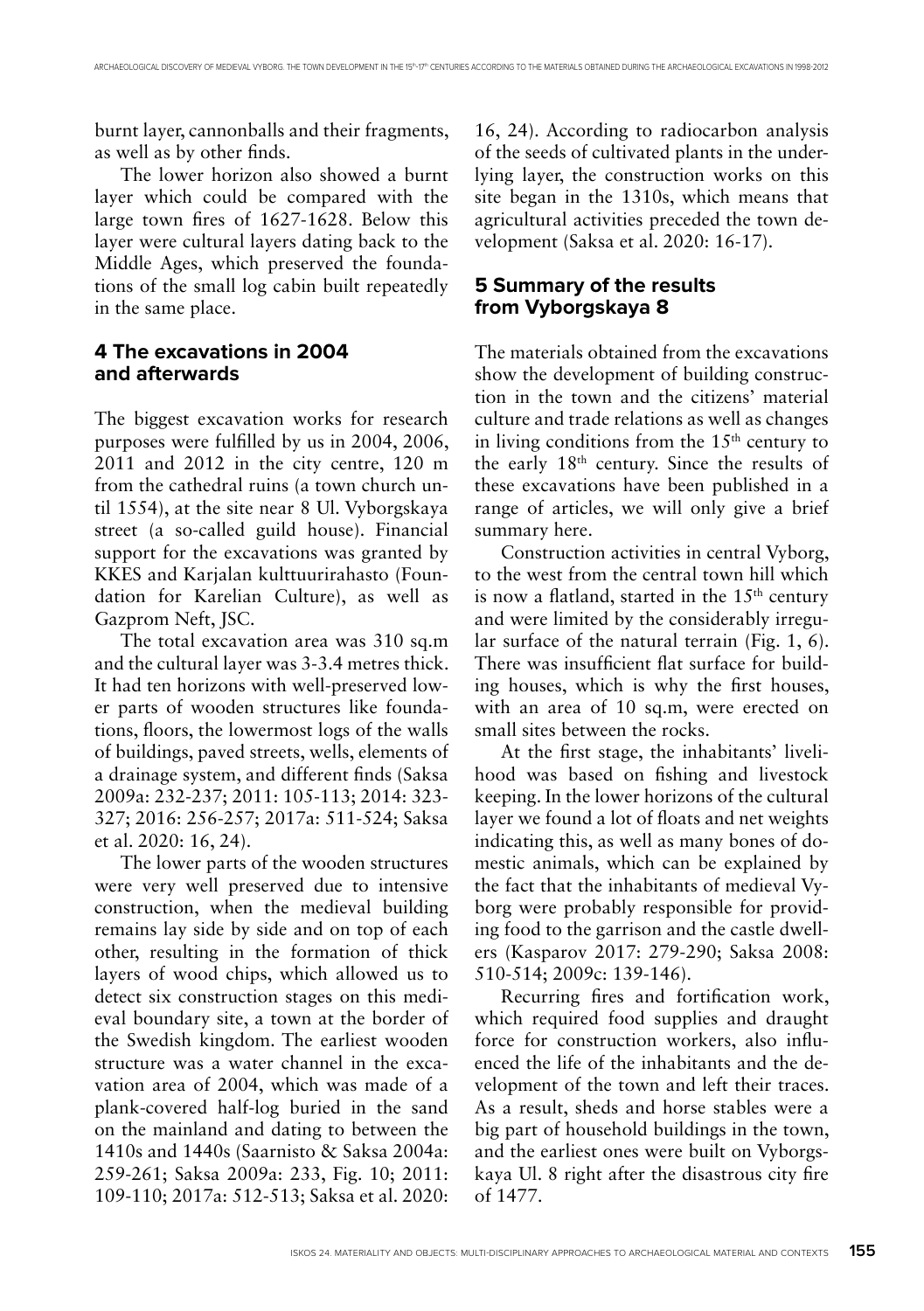

Figure 7. Excavation Area of 2012 at 8 Ul. Vyborgskaya street. The foundation of the building dated to the second half of the 15<sup>th</sup> century. Photo A. Saksa.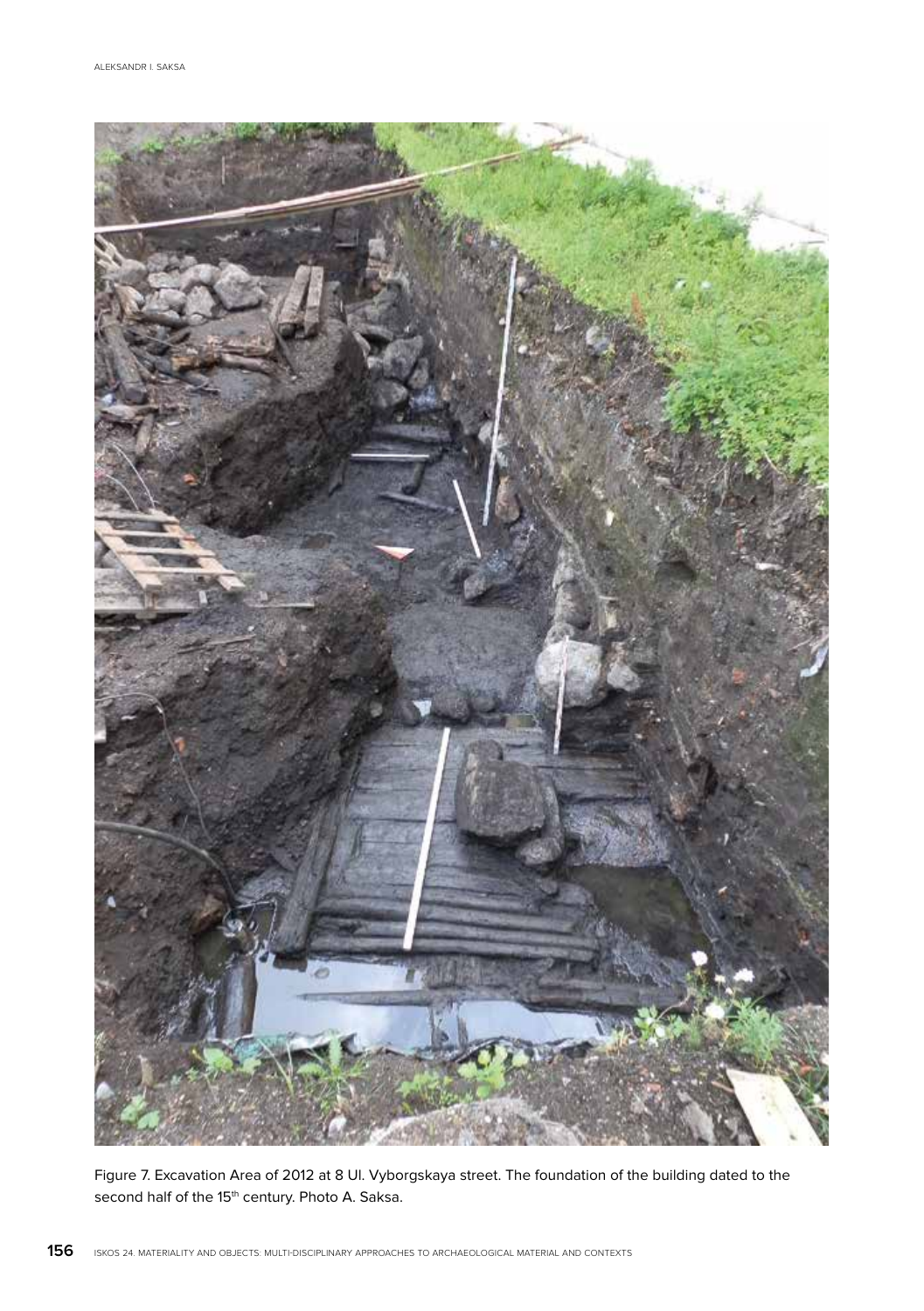

Figure 8. Commercial seals. Photo Ivan Samovarov.

Considerable changes in construction took place in the  $15<sup>th</sup>$  century, when the bedrock which divided the site into two sections was covered with the cultural layer and the site became a single built-up area. On this site there was a residential building and household buildings, and a new row of buildings was drawn. The peculiarity of this boundary site was a Holy Spirit guild house located on it, which had some impact on the nature of the finds. The finds were commercial seals, book clasps, coins (the earliest of these were minted in the 1420s), locks, kitchen knives and ornamented kitchenware samples, as well as footwear and fragments, and all those things complied with the 'commercial trademarks' widespread at the time in the cities of Western Europe and the south coast of the Baltic Sea (Fig. 8).

Vyborg in the  $15<sup>th</sup>$  and  $16<sup>th</sup>$  centuries became an integral part of the medieval urban civilisation of the Baltic region on its eastern edge. The only thing that differentiated Vyborg from these coastal historic cities,

from Lübeck to Riga, Tallinn and Turku, is the fact that Vyborg, which had come into existence relatively late, got all these benefits of civilisation ready for use, while other cities needed hundreds of years to achieve the required level of urban culture.

The second difference is that the town structure in Vyborg was forming in a different manner, unlike other cities of the region, which was caused by a complicated initial terrain for the future town area. It was formed in spots, in separate parts – on limited areas available for construction works until all the hollows in the initial surface were filled with the leftovers of construction activity and it became possible to establish blocks with a connecting street network.

The deceased in the town cemetery, discovered in 2012, were buried near the southern wall of the medieval town church, right near the thick stone foundation of the church. Here, in the sand on the bedrock, medieval burials were found, and the earliest ones are dated to the second half of the  $14<sup>th</sup>$  – early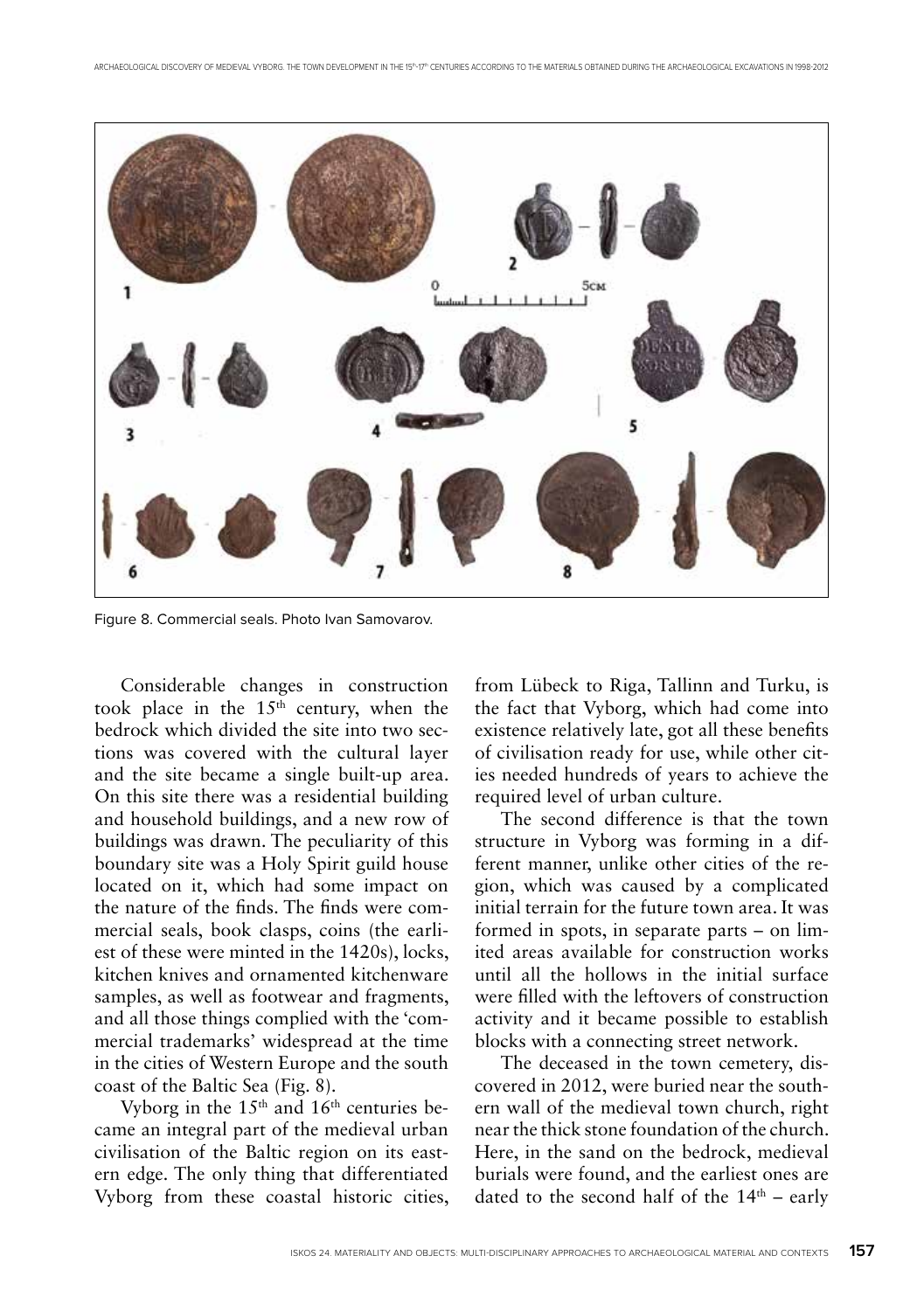15th century (Saksa 2014: 261-270; Saksa & Savolainen 2015: 53-70; Saksa et al. 2017: 167-189; 2020: 16). The construction of the stone church, preceded by the wooden one, is now dated to the 1430s (Hiekkanen 2007: 548-551). These are new excavations that can shed light on this issue.

According to the excavation materials of 1998-2012, there are reasons to suppose that, along with the fortified settlement on the Castle Island on the peninsula, there could have been one or several Karelian seaside villages consisting of a few households predating the founding of the town, with their inhabitants later becoming absorbed by the town (see Tyulenev 1995: 17, 18). It should be noted that the sea level was about 1.5 metres higher than now and the coastline was different.

With the recent excavation results taken into account, J.W. Ruuth's conclusion seems to be correct, i.e. that the first inhabitants of Vyborg moved from the Castle Island which had become too small for them, and in the first half of the  $14<sup>th</sup>$  century they set their houses in a horseshoe shape on the shore of the town cape opposite the castle (Niukkanen et al. 2014: 51, 55; Ruuth 1982: 47- 48).

At the same time, when Borchardt's / Weckrooth's house lying right opposite the castle was reconstructed in the first decade of the  $21^{st}$  century and the soil was temporarily removed from the top of the rock surface, it turned out that the rock in this place inclined considerably to the narrow straight between the Castle Island and the mainland and was very uneven, which was quite typical. Thus, we can suggest that the initial site of the fledgling town of Vyborg neighboured the town church area in the northwestern part of the peninsula, to the west and southwest from the hilltop.

Our excavations in 2003 in Ul. Yuzhniy Val street showed the earliest cultural layer there was dated to the 14<sup>th</sup> century and the



Figure 9. Excavation Area of 2007 at 4 Ul. Krasnoflotskaya street. Photo A. Saksa.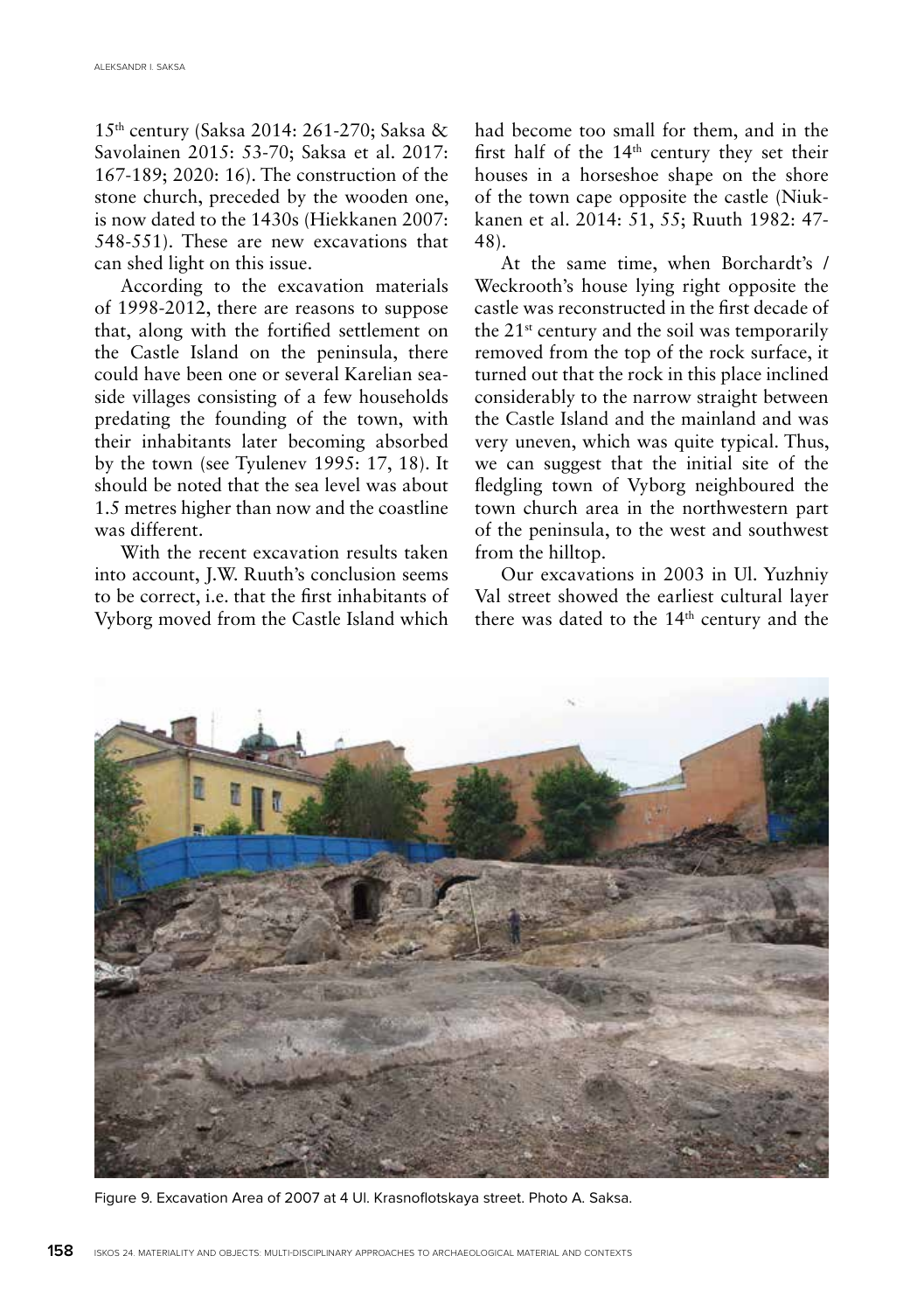first log cabin built on this site was dated to the 1410s (Saarnisto & Saksa 2004a: 259- 261; Saksa 2009a: 232-238; 2009d: 484).

This peculiarity of the terrain in Vyborg defined the following construction activities in the town. At the beginning of the Modern Age there were some undeveloped sites on the hilltop in the central part of the peninsula, and construction only became possible there after stone masonry had become widespread in the second half of the 17<sup>th</sup> century, which was clearly shown by our

#### **References**

- Hiekkanen, M. 2007. *Suomen keskiajan kivikirkot*. Helsinki: Suomalaisen Kirjallisuuden Seura.
- Kasparov A. K. 2017. The economy of medieval and postmedieval Vyborg, Russia, in its historical context. In Rowley-Conwy P., Serjeantson D & Halstead P. (eds) *Economic zoarchaeology: Studies in Hunting, Herding and Early Agriculture*: 279-290. Oxbow Books 2017.
- Kauppi, U.-R. & Miltšik, M. 1993. *Viipuri: Vanhan Suomen pääkaupunki*. Suomalaisen Kirjallisuuden Seuran toimituksia 593.
- Niukkanen, M., Seppänen, L. & Suhonen, M. 2014. Kaupunkirakentaminen Suomessa keskiajalla. In H. Lilius & P. Kärki (eds.): *Suomen kaupunkirakentamisen historia*: 1 osa: 28-94. Helsinki: Suomalaisen Kirjallisuuden Seura.
- Ruuth, J. W. 1982. *Viipurin kaupungin historia: 1osa: vuoteen 1617*. Helsinki: Torkkelin säätiö. R. Rosen et al., revised edition.
- Saarnisto, M. & Saksa, A. 2004a. Radiohiiliajoituksia Viipurin arkeologisilta kaivauksilta. In J. Korpela *Viipurin linnaläänin synty. Viipurin läänin historia*  II: 259-261. Jyväskylä.
- Saarnisto, M. & Saksa, A. 2004b. Radiocarbon dates from archaeological excavations in Viipuri. The corner site of former Uudenportinkatu and Etelävalli. *Fennoscandia archaeologica* XXI (2004): 37–42.
- Saksa 2008 = Сакса А. И. 2008. Древний Выборг. Становление средневекового города. *Труды II (XVIII) всероссийского археологического съезда в Суздале*: 510-514, Том II. М.
- Saksa, A. 2009a. Kaupunkiarkeologia Viipurissa. Kaupungin alkuvaiheen ongelma. In H.-M. Pellinen (ed.) *Maasta, kivestä ja hengestä. Markus Hiekkanen Festschrift*: 226-239. Saarijärvi.
- Saksa, A. 2009b. Baugeschichte und kulturhistorische Stratigraphie des mittelalterlichen Wyborgs (nach Materialien der Ausgrabungen 1998-2008). In A. Caune & I. Ose (eds) *The Hansa Town Riga as mediator between East and West: Proceedings of an international scientific conference dedicated to*

excavations of 2007 in Ul. Krasnoflotskaya street (Harmaidenveljestenkatu). Here, on the eastern slope of the hilltop, the rock had a 'wave-like' surface with considerable elevation differences (Saksa 2009a: 237-238, Fig. 16; 2015: 257; 2016: 259-260). On this site, within the framework of the protection works, the rescue excavations were carried out and we cleared the cellars in the house dated to the late  $17<sup>th</sup>$  century –  $18<sup>th</sup>$  century which got an additional building in the early  $19<sup>th</sup>$  century (Fig.9).

*70 years of archaeological research in Riga, Held in Riga, Latvia, on 23-25 September 2008*: 152-162. Riga: Institute of the History of Latvia Publishers.

- Saksa 2009c = Сакса А. И. 2009. Средневековый Выборг: начало городской истории (по итогам раскопок 1999–2006 гг.). In Е. Н. Носов (ed) *Археология и история Литвы и Северо-Запада России в раннем и позднем средневековье. Доклады Международного российско-литовского семинара. Санкт-Петербург, 4–8 декабря 2006 г*.: 139-146. СПб.: Нестор-История.
- Saksa 2009d = Сакса А.И. 2009. Раскоп на ул. Южный Вал в Выборге. Стратиграфия культурных напластований средневекового города. In А. Е. Мусин (ed) *Хорошие дни. Памяти Александра Степановича Хорошева*: 473-484. Великий Новгород. Санкт-Петербург & Москва.
- Saksa 2010 = Сакса А.И. 2010. Новые данные по городской стене Выборга 1470-х гг. In Е.Н. Носов, С.В. Белецкий (ed) *Краеугольный камень. Археология, история, искусство, кльтура России и сопредельных территорий. 80-летию со дня рождения Анатолия Николаевича Кирпичникова посвящается*: 238-253. Том II. Москва. «Ломоносовъ».
- Saksa 2011 = Сакса А.И. 2011. Раскоп на ул. Выборгская, 8. К проблеме ранней истории средневекового Выборга. In П.Г. Гайдуков (ed) *Археология и история Пскова и Псковской земли. Семинар имени академика В.В. Седова. Материалы 56-го заседания (7-9 апреля 2010 г.)*: 105-113. Москва-Псков: Институт археологии РАН.
- Saksa 2014 = Сакса А.И. 2014. Старый кафедральный собор в Выборге – уникальный объект культурного наследия. In Марк Е. Ткачук (ed) *Время войны. Победители и побежденные. Ad gloriam. А. Н. Кирпичников*: 261-270. Stratum plus. № 6. 2014. Санкт-Петербург, Кишинев, Одесса, Бухарест.
- Saksa 2015 = Сакса А. И. 2015. Средневековый Выборг как восточное продолжение городской цивилизации побережья Балтики, In Л.А. Беляев, П.Г. Гайдуков (eds) *Города и веси Средневековой Руси. Археология, история, культура. К 60-летию Николая Андреевича Макарова*: 256-271. Москва – Вологда. «Древности Севера».